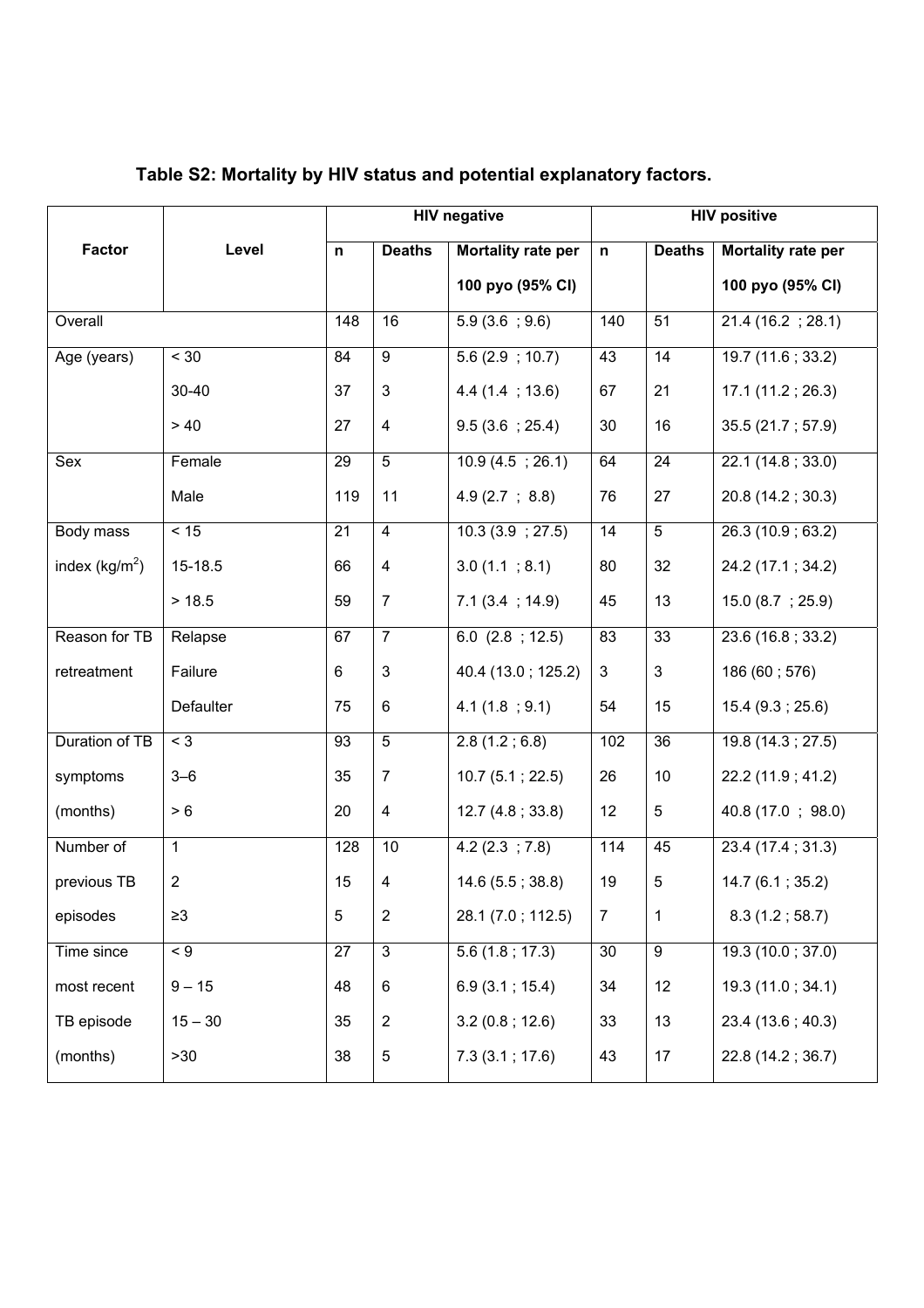| Resistance             | Sensitive H and R            | 118               | 8              | 3.5(1.7; 7.0)       | 116            | $\overline{38}$ | 17.9(13.0; 24.6)   |
|------------------------|------------------------------|-------------------|----------------|---------------------|----------------|-----------------|--------------------|
| status                 | Resistant H or R             | 19                | $\overline{2}$ | 6.4(1.6; 25.7)      | 17             | $\overline{7}$  | 32.4(15.4;68.0)    |
|                        | <b>MDR</b>                   | 11                | $\,6\,$        | 50.4 (22.6 ; 112.2) | $\overline{7}$ | $\,6\,$         | 125 (56; 278)      |
| Extent of              | Normal/Minimal               | $\overline{7}$    | $\overline{1}$ | 10.7(1.5; 76.0)     | 25             | $\overline{9}$  | 23.0(12.0; 44.3)   |
| disease on             | Moderate                     | 29                | $\overline{2}$ | 3.9(1.0; 15.5)      | 48             | 17              | 20.8 (12.9 ; 33.5) |
| chest X-ray            | Severe                       | 111               | 13             | 6.3(3.6; 10.8)      | 63             | 22              | 19.4 (12.8 ; 29.5) |
| Cavitation             | No                           | 26                | $\overline{2}$ | 5.5(1.4; 21.8)      | 66             | 27              | 25.5 (17.5; 37.2)  |
|                        | Yes                          | 107               | 14             | 6.0(3.6; 10.2)      | 70             | 21              | 16.4 (10.7; 25.1)  |
| Sputum AFB             | $1+ / 2+$                    | 10                | $\overline{4}$ | 38.9(14.6; 103.6)   | 20             | $\overline{8}$  | 26.1(13.0; 52.2)   |
| smear grade            | $3+$                         | 19                | $\pmb{0}$      | 0                   | 21             | $\,6\,$         | 14.9 (6.7; 33.1)   |
|                        | $4*$                         | 119               | 12             | $5.4$ $(3.1 ; 9.5)$ | 99             | 37              | 22.1 (16.0; 30.4)  |
| <b>DTP</b>             | $\geq 7$ days                | 40                | $\overline{4}$ | 6.0(2.3; 16.0)      | 40             | $\overline{13}$ | 18.3(10.6; 31.5)   |
|                        | $<$ 7 days                   | 108               | 12             | 5.8(3.3; 10.3)      | 100            | 38              | 22.7 (16.5; 31.1)  |
| <b>TB</b> treatment    | Mostly adherent <sup>1</sup> | $\frac{114}{114}$ | $\overline{7}$ | $3.2$ $(1.5; 6.7)$  | 103            | 32              | 16.8(11.9; 23.8)   |
| adherence              | Missed half or more          | 30                | $6\phantom{1}$ | 11.4(5.1; 25.3)     | 29             | 11              | 23.3 (12.9 ; 42.1) |
|                        | No Info                      | 4                 | $\mathbf{3}$   | 891 (287; 2800)     | 8              | 8               | 605 (303; 1210)    |
| $CD42$ (cells/         | $CD4 \geq 200$               |                   |                |                     | 49             | 12              | 11.8(6.7; 20.9)    |
| microL) and            | CD4 50-199, no ART           |                   |                |                     | 18             | 9               | 20.9 (10.9 ; 40.2) |
| ART group <sup>3</sup> | CD4 50-199, ART              |                   |                |                     | 26             | 3               | 7.3(2.3; 22.5)     |
|                        | CD4<50, no ART               |                   |                |                     | 27             | 21              | 84.3 (55.0; 129.3) |
|                        | CD4<50, ART                  |                   |                |                     | 19             | 5               | 17.8(7.4; 42.8)    |

BMI=Body mass index H=Isoniazid R=Rifampicin MDR= Multi-drug resistant

AFB=Acid fast bacilli DTP=Days to positive culture (BACTEC) ART=Antiretroviral therapy

 $1$  Category includes subjects that were fully adherent with treatment and those that missed a few

doses.

**<sup>2</sup>** One HIV-infected subject did not have CD4 result.